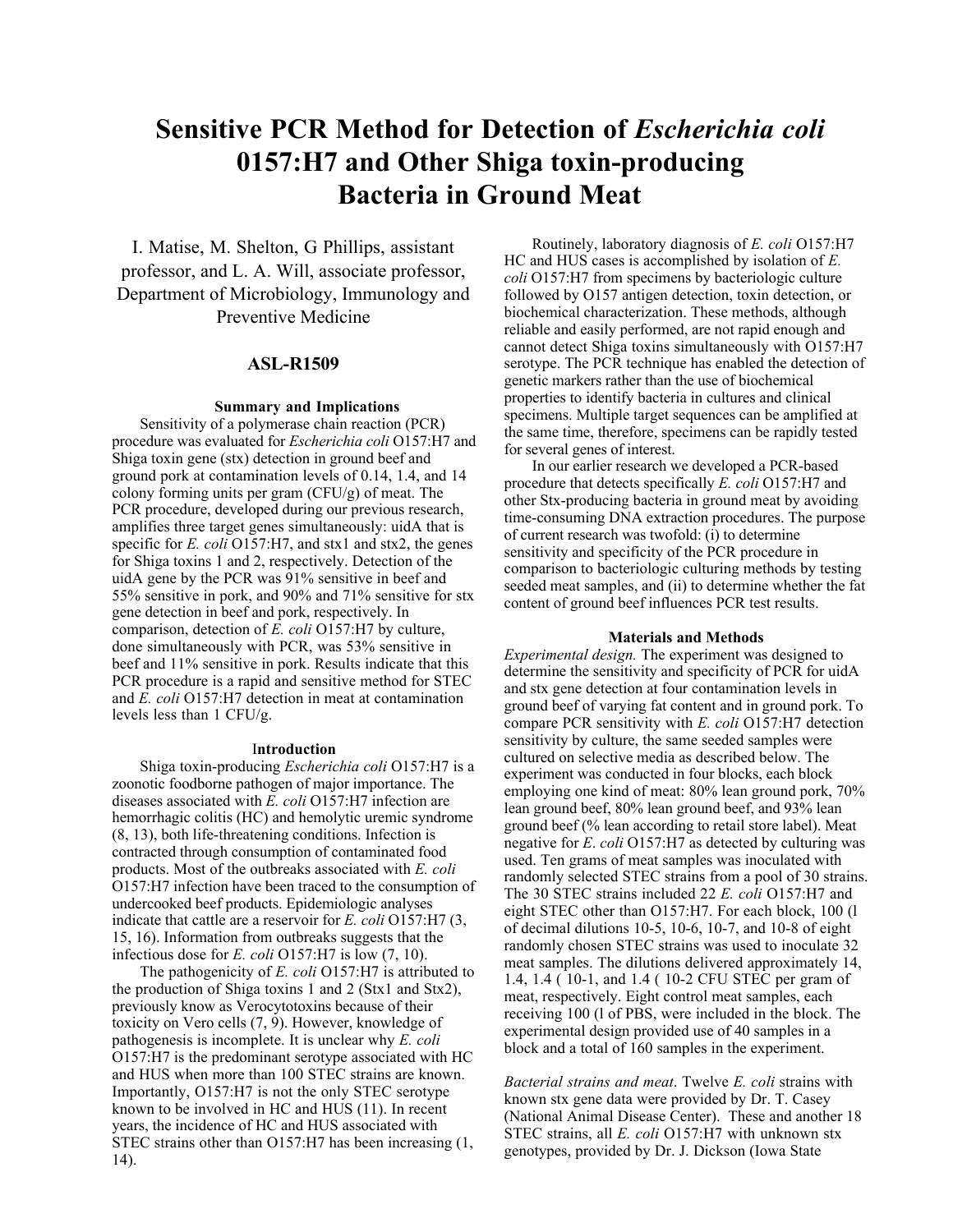University), were analyzed by PCR in our laboratory prior to their inoculation onto meat.

Ground beef (single batches of 70, 80, and 93% lean) and ground pork (two batches of 80% lean) were purchased from local retail stores. For each meat batch, total aerobic and coliform plate counts were determined twice and results averaged. Twenty-five grams of meat was blended with 225 ml phosphate buffer solution (PBS) for 2 min in a Stomacher 80 to yield a 1:10 dilution. One hundred (l of 10-fold dilutions made in PBS was plated on plate count agar (PCA, Difco) and violet red bile agar (VRBA, Difco). Plates were incubated at 37°C for 24 (VRBA) or 48 hours (PCA), after which colony counts were determined (Table 1).

# **Table 1. Ground pork and ground beef aerobic and coliform plate counts.**

| Meat                              | Plate counts $CFU/g$                   |                                   |  |
|-----------------------------------|----------------------------------------|-----------------------------------|--|
|                                   | Aerobic                                | Coliforms                         |  |
| Ground pork <sup>a</sup>          | $3.1 \times 10^5$<br>$1.5 \times 10^6$ | $1.8 \times 10^4$<br>5.0 x $10^2$ |  |
| Ground beef <sup>b</sup> 70% lean | $6.7 \times 10^{3}$                    | 6.0 x $10^2$                      |  |
| Ground beef 80% lean              | $2.3 \times 10^5$                      | $1.8 \times 10^{2}$               |  |
| Ground beef 93% lean              | 5 2 x $10^4$                           | $1.0 \times 10^{3}$               |  |
|                                   |                                        |                                   |  |

<sup>a</sup> Two separately purchased ground pork batches were used.

 $<sup>b</sup>$  All ground beef samples were purchased from single</sup> lots.

*Inoculation of STEC onto meat.* To adjust inoculum, STEC strains were grown overnight in trypticase soy broth (TSB; Difco) and centrifuged (15 min; 5125 ( g ) in an IEC clinical centrifuge. The supernatant fluid was removed and the pellet was resuspended in PBS to give 50% light transmittance at 400 nm in a Bausch and Lomb – Spectronic 20. Decimal dilutions up to 10-8 were made in PBS. To determine the inoculum for seeding meat samples, 100 (1 of the 10-5 and 10-6 dilutions was plated in duplicate on SMAC and incubated overnight at 37(C.

After inoculation, all contaminated and control meat samples were left on the counter for 1 hour. Thirty-five milliliters of TSB was then added to each sample and blended in a Stomacher 80. Prepared meat samples were incubated at 37°C overnight.

*Meat processing prior to PCR.* Meat samples were centrifuged for 15 min at 110 ( g in an IEC, model UV, centrifuge. The supernatant was separated from meat particles and centrifugation repeated. Supernatant fluids were collected and centrifuged for 15 min at 1,000 ( g. Centrifugation was done twice with removal of supernatants and resuspension of bacterial pellets in 30 ml of PBS between centrifugations. After the second centrifugation the supernatant fluids were removed and the

resulting pellets were resuspended in 1 ml of water. Each sample was divided in half: 500 (1 of each suspension was frozen for later analysis, and the other 500 (l were used immediately in a PCR reaction, as described below.

*PCR procedure.* A PCR for simultaneous detection of *E. coli* O157:H7 specific sequence and the two Shiga toxin genes (stx1 and stx2) encoded on bacteriophages was developed in our earlier research. Sequences for the three pairs of primers employed in the PCR were specific to conserved regions of each stx gene, and the uidA gene as reported previously (2, 6). Oligonucleotides were synthesized at the Iowa State University Nucleic Acid Facility.

The 50 (l PCR reaction solutions contained 10 mM of Tris-HCl (pH 8.3), 50 mM of KCl; 0.2 mM (each) of dATP, dGTP, dCTP, and dTTP (Perkin and Elmer); 1 mM of each primer; 2.5 units of Taq DNA polymerase (Perkin and Elmer); and 10 (l of template. To target the DNA liberation from the meat samples, 10 (1 of 1 N NaOH solution was added to 500 (l cell suspensions. All samples were boiled for 10 min, cooled on ice for 10 min, centrifuged (2 min; 16,000 ( g) in an Eppendorf centrifuge 5415 C, and the supernatant subjected to PCR. Amplifications were performed in a DNA thermal cycler (Gene Amp PCR System 2400, Perkin and Elmer) for 40 cycles with 4 min initiation at 94°C followed by cycles of 1 min at 94°C, 1 min at 58°C, 1.5 min at 72°C, and a final extension at 72°C for 7 min. After PCR amplification, DNA samples were analyzed by agarose gel electrophoresis, visualized by UV light, and photographed. A molecular size marker, 1 kb DNA ladder (Life technologies, Inc.), was included in each gel.

*E. coli O157:H7 cultural detection.* The protocol for cultural detection of E. coli O157:H7 was adapted from the National Animal Disease Center Bacteriology Laboratory procedure (4). Ten grams of control and seeded ground meat samples were blended with 35 ml of TSB for 2 min in a Stomacher 80. Samples were incubated overnight at 37°C. The next day, 10-fold dilutions in PBS were made from sample homogenates. From each sample, 100 (l of dilutions 10-4, 10-5, and 10-6 was plated on sorbitol-MacConkey agar (SMAC, Difco) and incubated for 24 hours. A plate with a count between 30(300 clear colonies was chosen from each sample following incubation and the total number of sorbitol negative colonies determined. Eight sorbitol-negative (clear) *E. coli* O157:H7 characteristic colonies were inoculated to media containing 0.08% (-D-glucuronide (Sigma) and streaked on MacConkey agar (MAC, Difco). After overnight incubation, lactose-positive (red on MAC) and (-D-glucuronidase-negative (no fluorescence) colonies were tested for indole production by liquid indole reagent (Bactidrop Spot Indole, Remel). Indole-positive (blue) *E. coli* O157:H7 suspect colonies were tested with the latex O157 antigen (ECOLEXTM, Orion Diagnostica) test.

*Statistical analyses*. Statistical analyses were applied to the pooled results of the experiment. General linear model (SAS program) was used to determine the influence of meat type and to compare PCR with culturing for 10-5,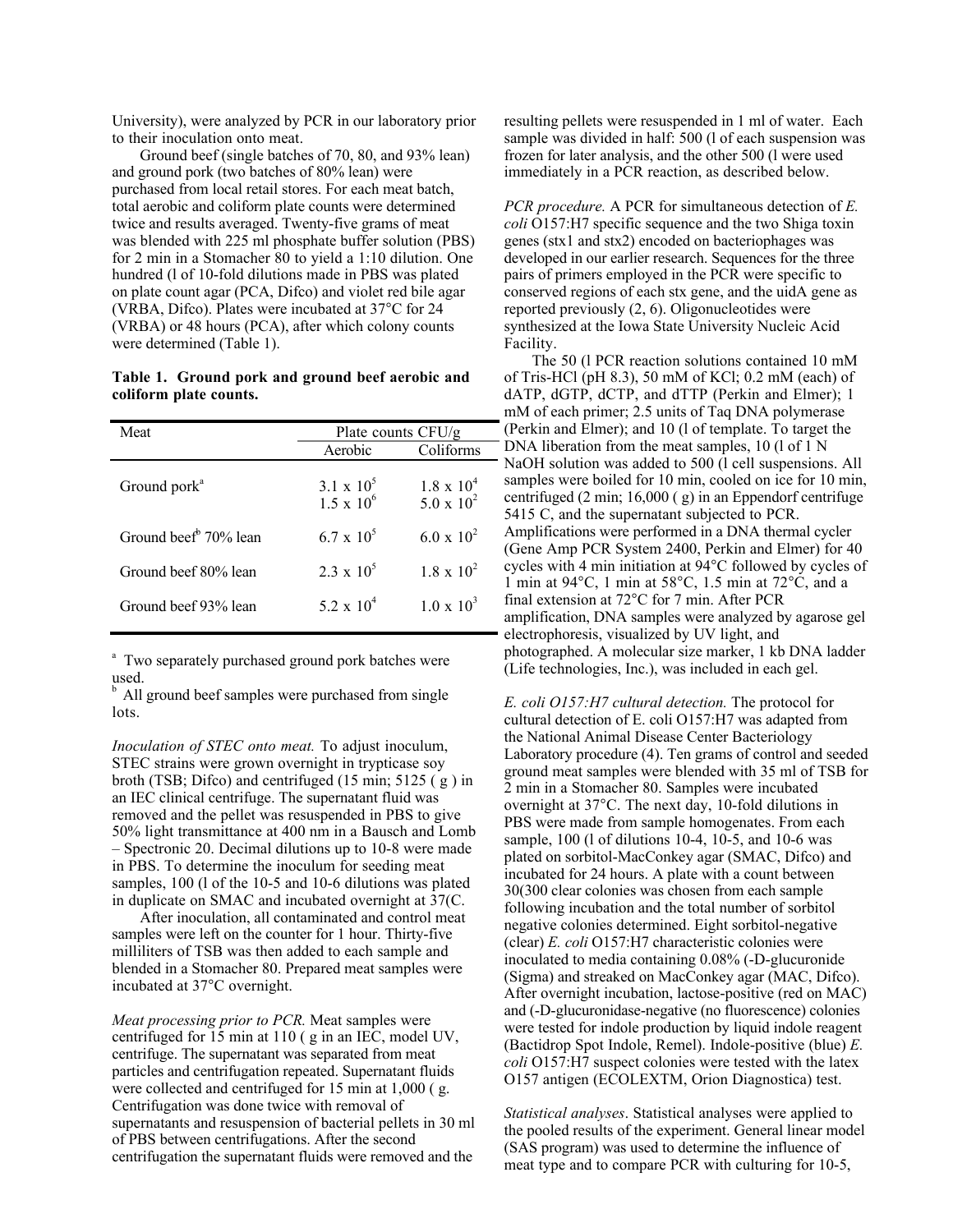10-6, 10-7, and 10-8 inocula levels separately. Values 1 and 0, respectively, were assigned to positive and negative samples. Test sensitivity and specificity were calculated for both PCR and bacteriology by pooling results from all samples inoculated with doses varying from 1.4 (10-1 to 14 CFU/g. The 1.4 (10-2 CFU/g) inoculum was considered too low to deliver a single cell per 10 g of meat sample and, therefore, was not used in calculation of the sensitivity of the technique.

### **Results and Discussion**

We report the results of series of experiments that were conducted to determine the sensitivity of PCR for detection of low STEC contamination levels in meats. The PCR procedure amplifying three target genes, uidA, stx1 and stx2, was previously developed in our laboratory. The particular set of genes was chosen for several reasons. The uidA gene encodes (-glucuronidase in *E. coli* and although *E. coli* O157:H7 strains do not exhibit glucuronidase activity, the uidA gene is present on the chromosome. This gene has some conserved sequences that are unique to the *E. coli* O157:H7 serotype (2, 5) and can be used to specify this serotype. However, it is not the serotype that determines the pathogenicity of the bacteria but the production of Stx. Because HUS cases associated with STEC other than O157:H7 have been reported at an increasing rate (11), the simultaneous targeting of stx1 and stx2 sequences was important in detection of foods contaminated with a virulent STEC.

The sensitivity of the PCR procedure was determined by analysis of 160 STEC-contaminated samples. Meat was inoculated with a fairly low inoculum (0.14 to 14 CFU/g) to simulate a natural low infectious dose that is believed to be as low as a few cells (7, 10). The analysis of meat samples seeded with a dose of 14 CFU of *E. coli* O157:H7 per g of meat showed that PCR was 100% and 83% effective in detection of the uidA sequence in ground beef and ground pork samples, respectively (Figure 1). Positive sample detection at an inoculum level of 1.4 CFU/g diminished to 84% and 67% for ground beef and pork, respectively. The difference due to meat type at these inocula levels was not significant (P=0.07 and P=0.4 for inocula of 14 and 1.4 CFU/g, respectively). The PCR detected 89% of the positive beef samples and 17% of the pork samples contaminated with a dose of  $0.14$  CFU/g. Furthermore, the triplex PCR procedure detected 21% of ground beef samples seeded with 10-fold fewer cells, 1.4 ( 10-2 CFU/g, but none of the seeded pork samples. When the E*. coli* O157:H7 detection levels were compared in beef samples of differing fat content, no statistically significant difference was found at any of the inocula levels (P>0.6).

The presence of the stx sequences was correctly identified in 88% of ground pork samples and 100% of ground beef samples seeded with 14 CFU/g. When meat samples were seeded with 10-fold fewer cells (1.4 CFU/g), stx genes were identified in 88% of contaminated beef and pork samples. The identification rate dropped to 38% in ground pork samples and to 83% in ground beef samples inoculated with 0.14 CFU/g

The specificity of PCR procedure in detection of uidA sequences was 100%; that is, it correctly identified the

uidA sequence in all *E. coli* O157:H7 strains. Moreover, it correctly distinguished between *E. coli* O157:H7 and other STEC-contaminated meat samples, emphasizing the specificity of the uidA primers used in this procedure for *E. coli* O157:H7 detection. The triplex PCR procedure did not detect the uidA sequence in any of the noncontaminated samples, but found stx genes in two of them. Two possible explanations are that (a) these were true findings, meat samples contained bacteria producing Stx, or (b) these were false positive samples.

Results of *E. coli* O157:H7 detection by PCR were compared with the *E. coli* O157:H7 detection by culturing Like most of the standard cultural methods for detection of *E. coli* O157:H7 (12), our culturing protocol was based on the inability of *E. coli* O157:H7 to ferment sorbitol in SMAC media.

As shown in Figure 1, the bacteriologic culturing procedure identified 89% of the ground beef samples seeded with 14 CFU/g of meat and 33% of ground pork



samples inoculated with the same dose. This trend also was observed at an inoculum level of 1.4 CFU/g; however, at a considerably lower detection level for both beef and pork with only 58% of seeded ground beef samples and none of the seeded pork samples being identified by cultural isolation procedures. The ability to detect *E. coli* O157:H7-contaminated samples at these two inoculation levels differed significantly depending on meat type, i.e., beef versus pork (P=0.005). With the decrease of inoculum to 0.14 CFU/g, bacteriologic culture techniques identified only 11% of the inoculated beef samples and none of the pork samples. This difference was not dependent on meat type (P=0.43). The specificity of bacteriology was 100% as none of the control meat samples were positive for *E. coli* O157:H7. The fat content of beef, however, was not a significant factor influencing *E. coli* O157:H7 recovery (P>0.4).

In summary, PCR analysis determined that the overall sensitivity of this method was high for both uidA and stx gene detection in beef (91 and 90%, respectively) but not as high in pork (55 and 71%, respectively). In comparison, the overall sensitivity of culturing was only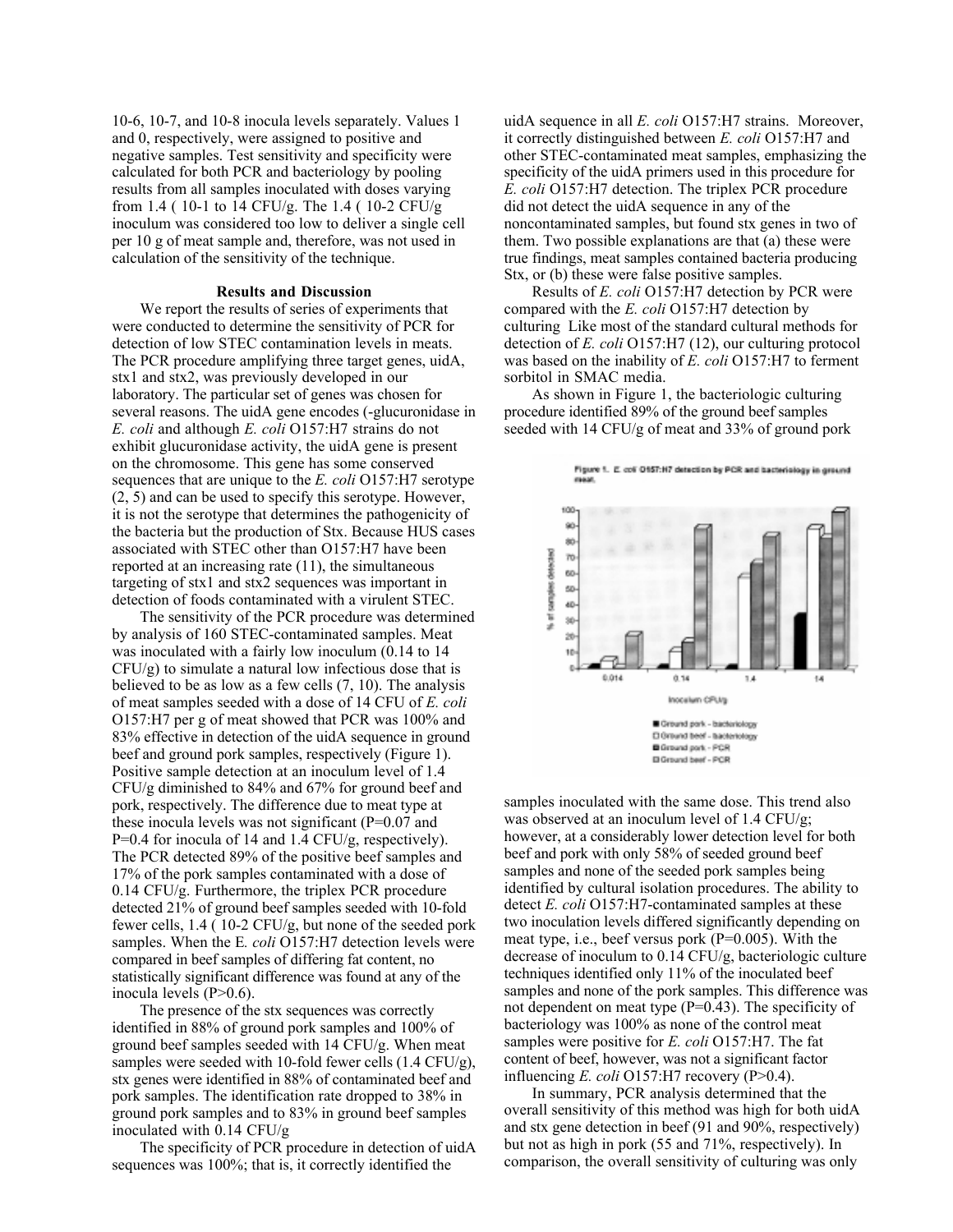about 53% in ground beef and 11% in ground pork, and the difference between sensitivities of the two methods was statistically significant (Table 2).

Statistical analysis of separate inocula levels revealed that the sensitivity at each inoculum level was greater in beef than in pork for both methods. We explored possible explanations. As regards PCR, fat content as a PCR inhibitor was one of our considerations. We excluded this possibility for two reasons: (i) ground pork was on average 80% lean, which was the same as one of ground beef batches, yet PCR sensitivity for uidA gene detection in pork was 33% compared with 100% in ground beef 80% lean, and (ii) PCR analysis of beef samples differing in fat content (70, 80, and 93% lean) determined that fat content was not a significant factor influencing PCR outcome.

As regards bacteriology, several factors were investigated. Inconsistency in technique was excluded because bacteriology on pork and beef samples was done by the same person. Further, we compared total aerobic plate counts (APC) and coliform counts of ground beef and ground pork to determine whether the number of microorganisms in meat interfered with the cultural recovery of *E. coli* O157:H7. We found that one of two ground pork batches had a 10- to 100-fold higher APC and the other had 10- to 100-fold higher coliform count compared with the rest of the meat batches (Table 1). The comparison of bacteriology results of seeded ground pork samples revealed consistently low O157:H7 detection (one positive of nine seeded) in both ground pork batches, indicating that factors other than the total number of aerobic bacteria or coliforms account for the sensitivity differences in beef and pork by culture.

**Table 2. Comparison of the sensitivity<sup>a</sup> of culturing anand triplex PCR methods for** *E. coli* **O157:H7 and** *stx* **gene detection.**

| $5$ and above all $\overline{a}$<br>Meat $\overline{type^b}$ | Detection method <sup>c</sup>            | Detection target                     | No. of samples<br>pos/total | % of samples<br>detected |
|--------------------------------------------------------------|------------------------------------------|--------------------------------------|-----------------------------|--------------------------|
| Ground pork                                                  | Bacteriology<br><b>PCR</b>               | E. coli O157:H7<br>uidA              | 2/18<br>10/18               | 11<br>55                 |
|                                                              | <b>PCR</b>                               | stx genes                            | 17/24                       | 71                       |
| Ground beef<br>(average)                                     | Bacteriology<br><b>PCR</b><br><b>PCR</b> | E. coli O157:H7<br>uidA<br>stx genes | 30/57<br>52/57<br>65/72     | 53<br>91<br>90           |
| Ground beef<br>70% lean                                      | Bacteriology<br><b>PCR</b><br><b>PCR</b> | E. coli Q157:H7<br>uidA<br>stx genes | 11/24<br>21/24<br>21/24     | 46<br>88<br>88           |
| Ground beef<br>80% lean                                      | Bacteriology<br><b>PCR</b><br><b>PCR</b> | E. coli O157:H7<br>uidA<br>stx genes | 8/12<br>12/12<br>23/24      | 67<br>100<br>96          |
| Ground beef<br>$93\%$ lean                                   | Bacteriology<br><b>PCR</b><br><b>PCR</b> | E. coli O157:H7<br>uidA<br>stx genes | 11/21<br>19/21<br>21/24     | 52<br>90<br>88           |

<sup>a</sup> Sensitivity calculated for pool of contaminated meat samples consisting of an equal number of samples inoculated with 14, 1.4 and 1.4 x  $10^{-1}$  CFU/g.

<sup>b</sup> Significant differences between pork and beef samples within each detection method.

 $c$  Significant difference between PCR and bacteriology for *E. coli* O157:H7 detection regardless of meat type.

We analyzed the number of sorbitol-negative colonies (data not shown) in non-inoculated meat samples and found that the total number was higher in ground pork compared with ground beef. As we were testing eight sorbitol-negative colonies according to our culturing protocol, the larger total number of sorbitol-negative colonies in ground pork samples could have contributed to a greater chance to miss the true *E. coli* O157:H7 colonies. To determine whether there was a difference in *E. coli* O157:H7 growth rates in beef and pork, we

compared the number of sorbitol-negative colonies in seeded and corresponding control samples.

The results revealed that after overnight enrichment there was a larger increase in the number of sorbitolnegative colonies in ground beef samples than in ground pork (35% increase in beef versus 25% increase in pork). Although we don't know the actual increase in *E. coli* O157:H7 numbers, the last observation supports the hypothesis that ground pork is not as favorable a medium for *E. coli* O157:H7 growth as ground beef. It also